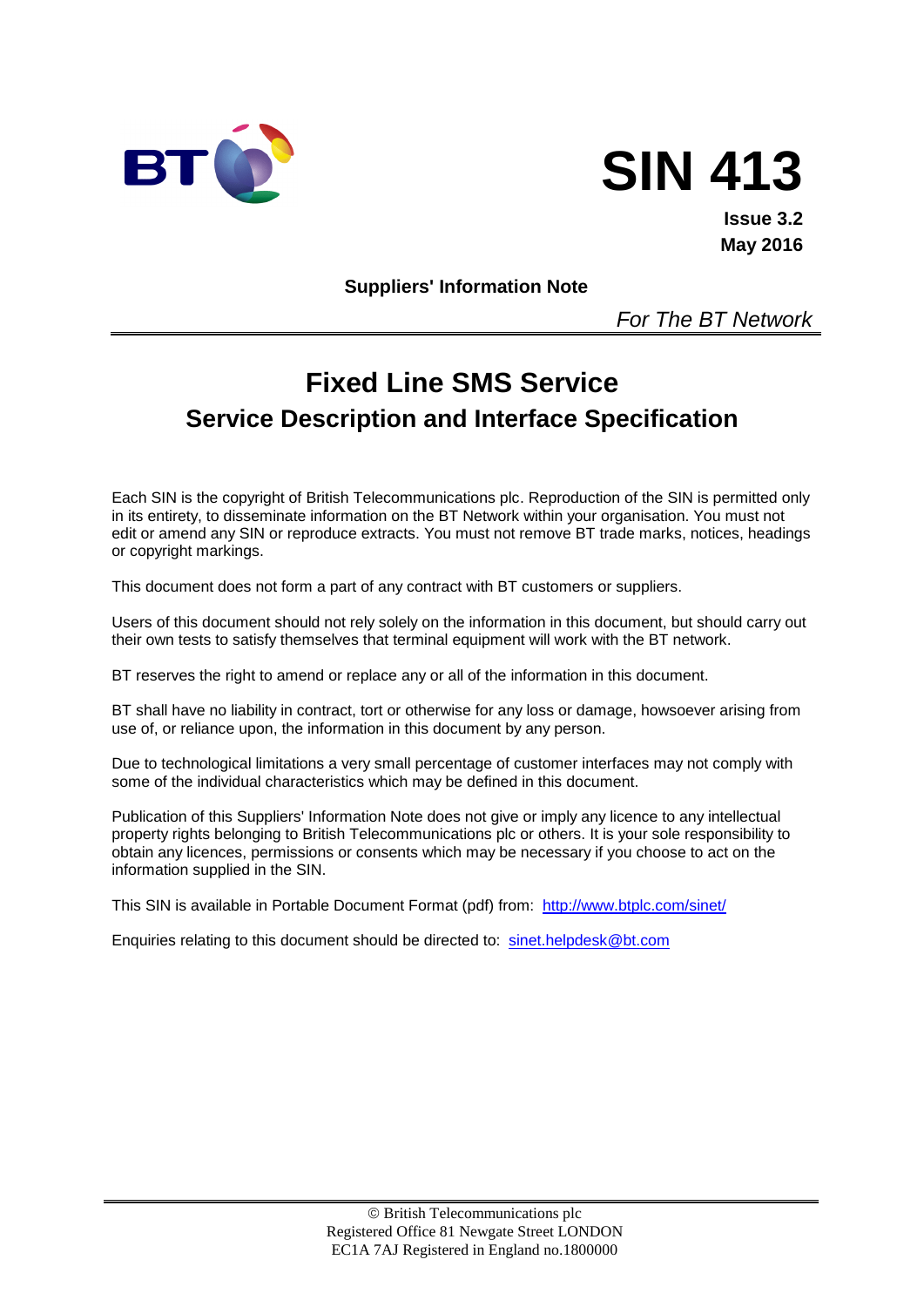# **CONTENTS**

| $\mathbf{1}$ |       |  |  |  |
|--------------|-------|--|--|--|
| $\mathbf{2}$ |       |  |  |  |
|              | 2.1   |  |  |  |
|              | 2.2   |  |  |  |
|              | 2.2.1 |  |  |  |
|              | 2.2.2 |  |  |  |
|              | 2.2.3 |  |  |  |
|              | 2.2.4 |  |  |  |
|              | 2.3   |  |  |  |
| 3            |       |  |  |  |
|              | 3.1   |  |  |  |
|              | 3.2   |  |  |  |
|              | 3.3   |  |  |  |
|              | 3.4   |  |  |  |
|              | 3.5   |  |  |  |
|              | 3.5.1 |  |  |  |
| 3.5.2        |       |  |  |  |
|              | 3.5.3 |  |  |  |
|              | 3.5.4 |  |  |  |
|              | 3.5.5 |  |  |  |
| 4            |       |  |  |  |
| 5            |       |  |  |  |
| 6            |       |  |  |  |
|              |       |  |  |  |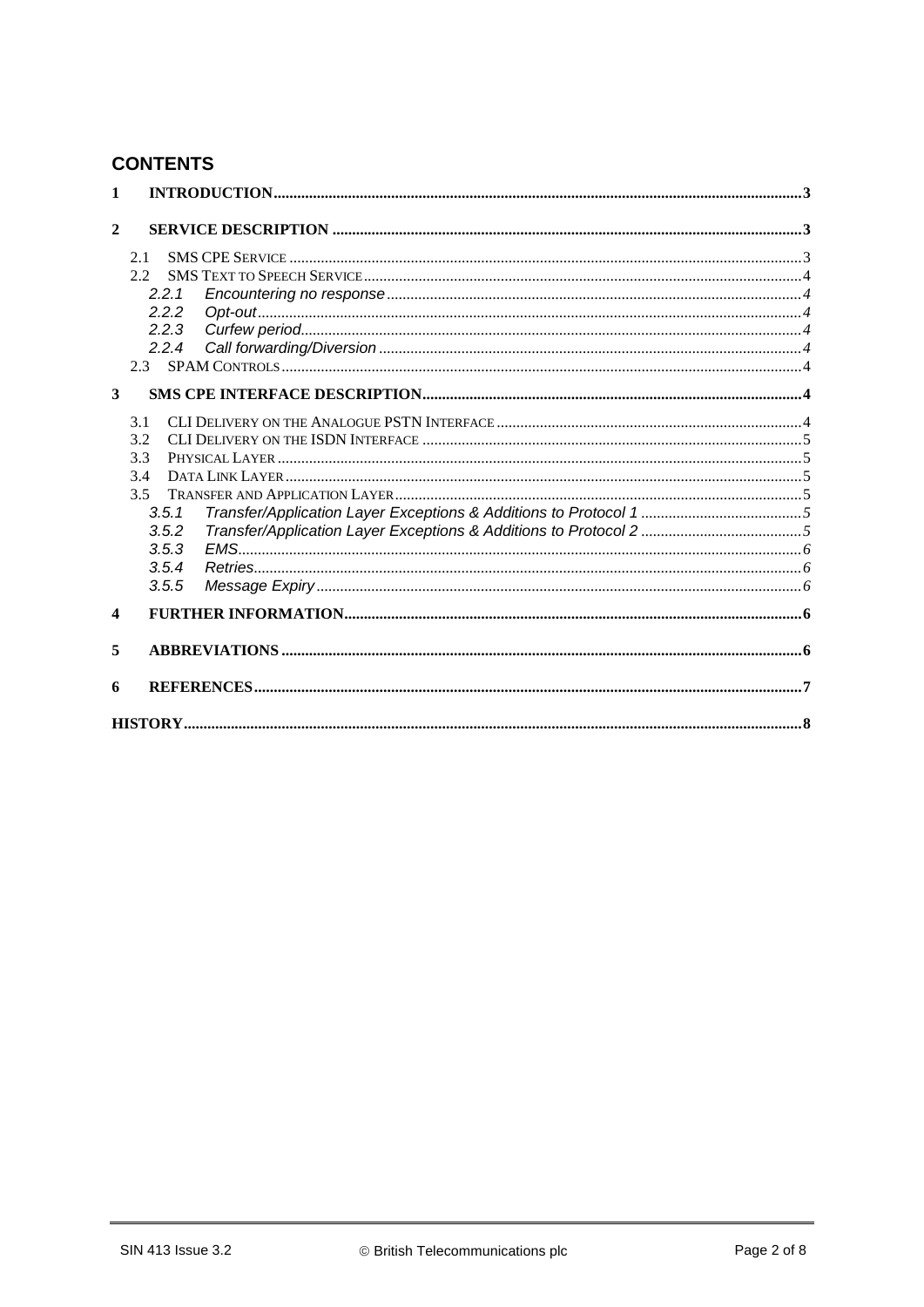# **1 Introduction**

This Suppliers Information Note (SIN) provides information for Service Providers, application developer and terminal equipment manufacturers about BT's Fixed Line Short Message Service (SMS).

This SIN does NOT describe Fixed Line SMS services supplied by other Providers of Electronic Communications Networks (PECN), irrespective of whether the PECN use the BT SMS Central Server or not to deliver a Fixed Line SMS service to their customers.

## **2 Service Description**



#### **2.1 SMS CPE Service**

BT Fixed Line SMS service offers BT's customers (or BT hosted Telephony Service Provider's customers) an SMS messaging capability from Fixed Line telephones which, from the users perception, is as close a match as possible to the current mobile experience.

The service is accessed through a range of pre-programmed numbers on the customers CPE (typically a telephone). In the rest of the document the CPE used for this service will be referred to as the SM-TE (Short Message Terminal Equipment).

The BT platform supports ETSI "Protocol 1", but not ETSI "Protocol 2", as defined in ES 201 912. The call from the SM-TE will be routed to a central server which transmits/receives the text. The server will then relay the message onto either another Fixed Line (BT or other PECN) or passed to one of the Mobile Network Operators (MNOs) for termination. BT has established inter-operator agreements with UK MNOs to send and receive Short Messages on Fixed Lines.

SM-TE requires access via either a PSTN or an ISDN connection. To send and receive Short Messages a voice-band communication path is established in the PSTN/ISDN between the SM-TE and a BT Central Server using basic call control procedures according to the related access types.

In SM submission (transfer of a SM from the 'sender' to the Central Server), the SM-TE establishes a call to the Central Server to submit the SM to the Central Server, which acts following the store-andforward principle. The network provides the caller ID (the CLI) of the SM-TE to the Central Server. The Central Server uses this information to identify the SM-TE. Furthermore, the caller ID information is used for billing purposes. The Calling party number must be released to send Short Messages from the SM-TE. A 1470 prefix should be used with the access code to ensure that lines with permanent CLI restriction service can send Short Messages. The CLI of SMS messages received from customers with Presentation Numbers will be the Network Provided number, and not the Presentation Number.

After the voice band connection between SM-TE and Central Server has been established, the end-toend SM data transfer phase is entered for Short Message transfer from SM-TE to Central Server. After the SM has been transferred, the connection between SM-TE and Central Server is released.

In SM delivery (transfer of a SM from the Central Server to the Fixed Line 'receiver'), the Central Server establishes a call to the SM-TE to deliver the SM. In this case, the network will provide the caller ID (the CLI) of the Central Server to the SM-TE.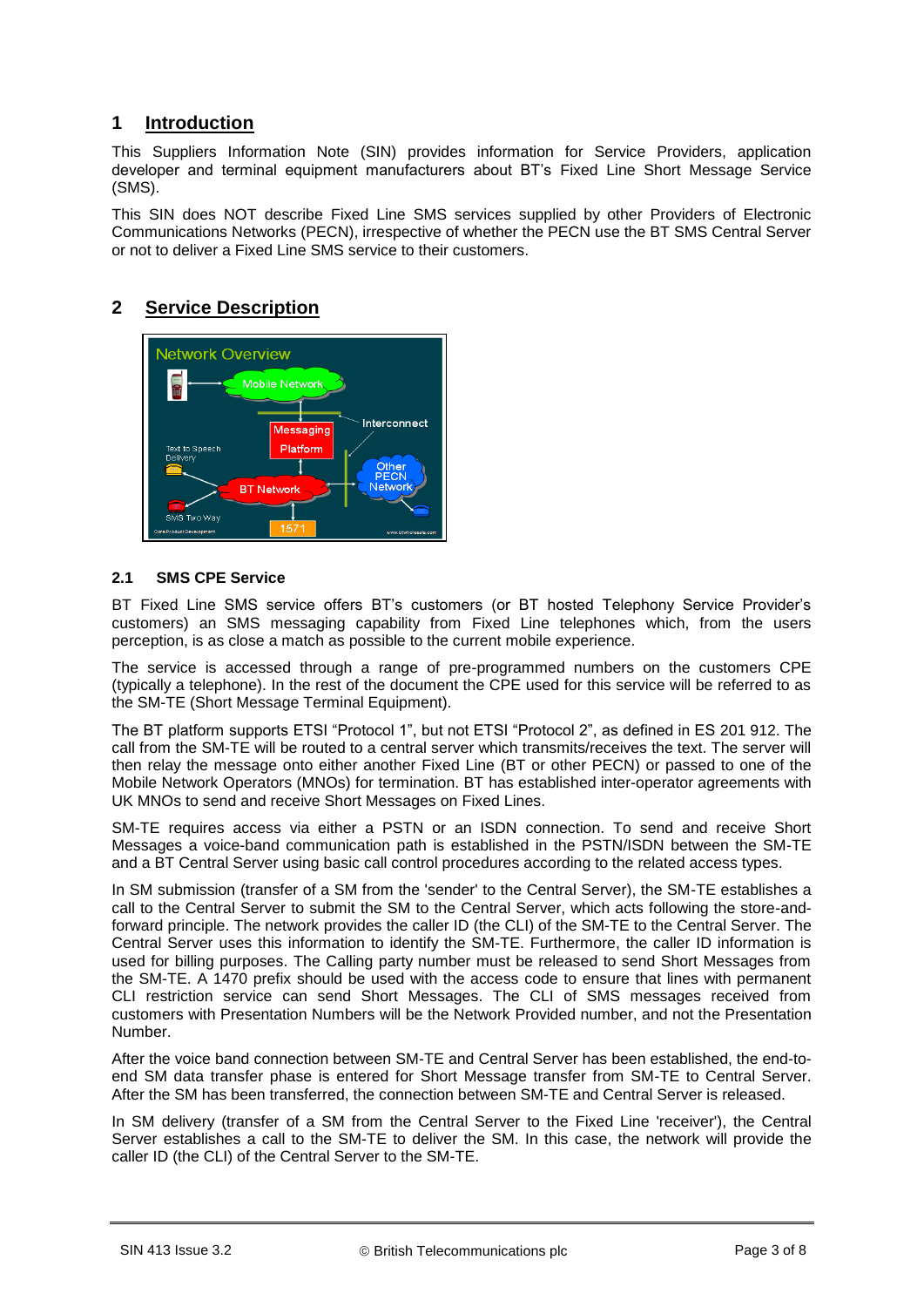The SM-TE uses this caller ID information to identify and answer (connect) an incoming call from the Central Server automatically. The Short Message is transmitted from the Central Server to the SM-TE after the voice band connection between Central Server and SM-TE has been established. After the SM has been transferred, the connection between Central Server and SM-TE is released. The receiving Fixed Line must be enabled with the Caller display service.

It will also be possible for other PECN Fixed Lines to use the BT Fixed Line SMS service where the PECN has a SMS contract with BT. The exact details of the interface used will be subject to negotiations between BT and the PECN.

#### **2.2 SMS Text to Speech Service**

BT will offer customers without the appropriate SM-TE or Caller Display Service the opportunity to receive SMS as speech. BT's Fixed Line SMS service will convert the SMS message into audio form. This audio speech message is then delivered to the customer either directly into their Voice Message Mailbox (network based call answering service) or via a SM delivery call to the customer's line. A call will be set up to the receiving Fixed Line and when answered, the delivery of the message will be controlled by a set of IVR options. Loop disconnect digital signaling (10 pulses per second) is not supported.

If a voice call encounters a busy line or the call is unanswered there will be further attempts until either the call is answered or a timeout expires.

#### **2.2.1 Encountering no response**

If a call is made and answered, but no DTMF response is received e.g. the call has been answered by an answering machine, then the text to speech service will wait for a period of no response to the offered options, and then automatically play the message.

#### **2.2.2 Opt-out**

The Opt-out facility provides for a Fixed Line user who does not want to receive text to speech messages.

#### **2.2.3 Curfew period**

The service will be set up to prevent text to speech calls being received by Fixed Lines during a curfew period covering the early hours. The curfew period applies only to retries. One attempt will always be made to deliver the message regardless of the curfew period.

#### **2.2.4 Call forwarding/Diversion**

The text to speech call will be treated as any other call on the fixed network and will be forwarded if forwarding or diversion is applied to the line.

#### **2.3 SPAM Controls**

BT monitors traffic passing through the central server. If the number of messages sent from (or sent to) a telephone number in specified time period exceeds a pre-set level, the SMS service on the line is automatically disabled so that messages cannot be sent or received. Details on the current limits can be obtained from: [sinet.helpdesk@bt.com](mailto:sinet.helpdesk@bt.com)

# **3 SMS CPE Interface Description**

#### **3.1 CLI Delivery on the Analogue PSTN Interface**

In the case of a PSTN access the CLI is provided with FSK signalling according to Reference SINs 227 (CDS Calling Line Identification Service, Service Description) and SIN 242 (CDS Calling Line Identification Service, TE Requirements; Part 1 Idle State, Down Stream Signalling, Part 2 Loop State Signalling).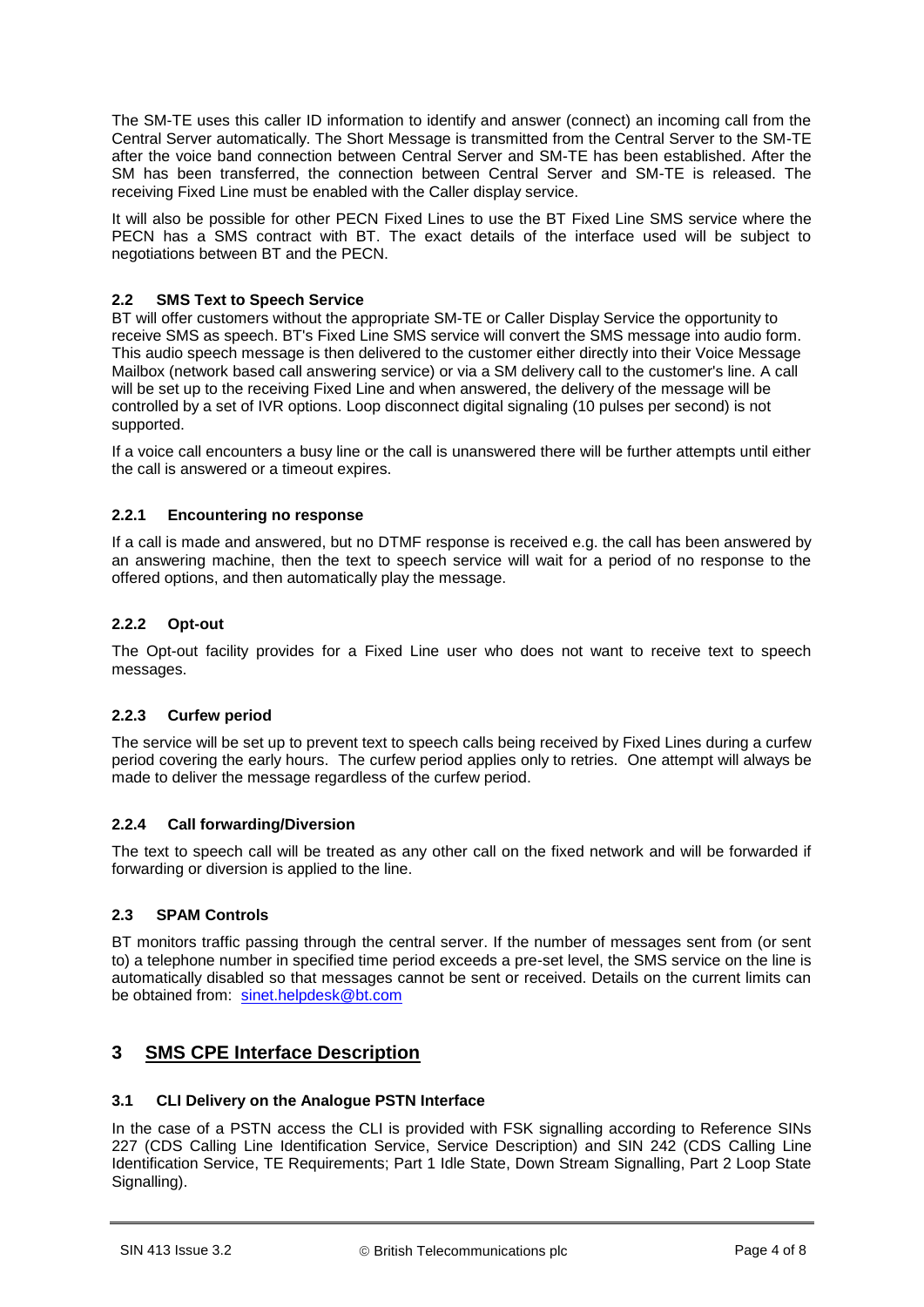It will be necessary for BT provided Fixed Lines to have this service enabled by BT or via a Service Provider.

#### **3.2 CLI Delivery on the ISDN Interface**

In the case of an ISDN access the CLI is provided with the DSS1 protocol according to SIN 261 (BT ISDN 2e and ISDN 30e (ISDN30 (I.421) using full ETSI Call Control - Service Description). It will be necessary for BT provided Fixed Lines to have this service enabled by BT or via a Service Provider.

#### **3.3 Physical Layer**

The Physical layer is as defined in ES 201 912 V1.1.1. and TS 103 912 V1.2.1.

#### **3.4 Data Link Layer**

The Data Link layer is as defined in ES 201 912 V1.1.1. and TS 103 912 V1.2.1.

#### **3.5 Transfer and Application Layer**

The Transfer and Application layers are as defined in ES 201 912 V1.1.1. and TS 103 912 with the following exceptions:-

#### **3.5.1 Transfer/Application Layer Exceptions & Additions to Protocol 1**

The paragraph numbers references in this section are in ES 201 912 V1.1.1 unless otherwise stated.

Paragraph 5.2.2 states that, to deliver a SM to the designated SM-TE, the received Calling party number is used to identify the SM-SC, and to decide how to handle the call. The penultimate digit is set to the subaddress of the target handset and the ultimate digit is set to the Deliver Mode Identifier. The BT implementation will always set the Deliver Mode Identifier to "0".

The Calling party number received by the SM-TE shall be:-

#### 0800 587 52<SME Subaddress>0

The subaddress range is 0-8. The subaddress value 9 is reserved for messages sent without a subaddress appended to the normal telephone number i.e. the TP Destination Address contains only the Network number of the Fixed Line termination with no added subaddress digit.

Para 5.3.1 - T10 is the time delay between accepting calls and sending the first FSK - Frame. T10= nX100ms. The value will be set to n=3

Para 5.3.3.3 - The Connection Manager in the SM-TE runs a Transfer layer timer. The Connection Manager in the BT SMS Platform will disconnect active connections after the last acknowledged frame. For passive connections disconnection will take place after a Timeout of 10 seconds.

Para 5.5.7 states, "If there is a SM to submit, the SM-TE shall dial the number of the SM-SC which is stored in the SM-TE extended by it own SME Subaddress and the digit "0"." The BT implementation does not required the digit "0" i.e. the digits dialled by the SM-TE shall be either:-

#### 1709400<SME Subaddress>

or:-

#### 1709400<SME Subaddress>0

To ensure that lines with CLI restriction service are able to send Short Messages, the above digit string should be prefixed by 1470.

The subaddress range is 0-8. The subaddress value 9 is reserved for messages sent by a SM-TE without a subaddress, i.e. the TP Originating Address contains only the Network number of the Fixed Line termination with no added subaddress digit.

#### **3.5.2 Transfer/Application Layer Exceptions & Additions to Protocol 2**

The BT Fixed Line SMS service does not support Protocol 2.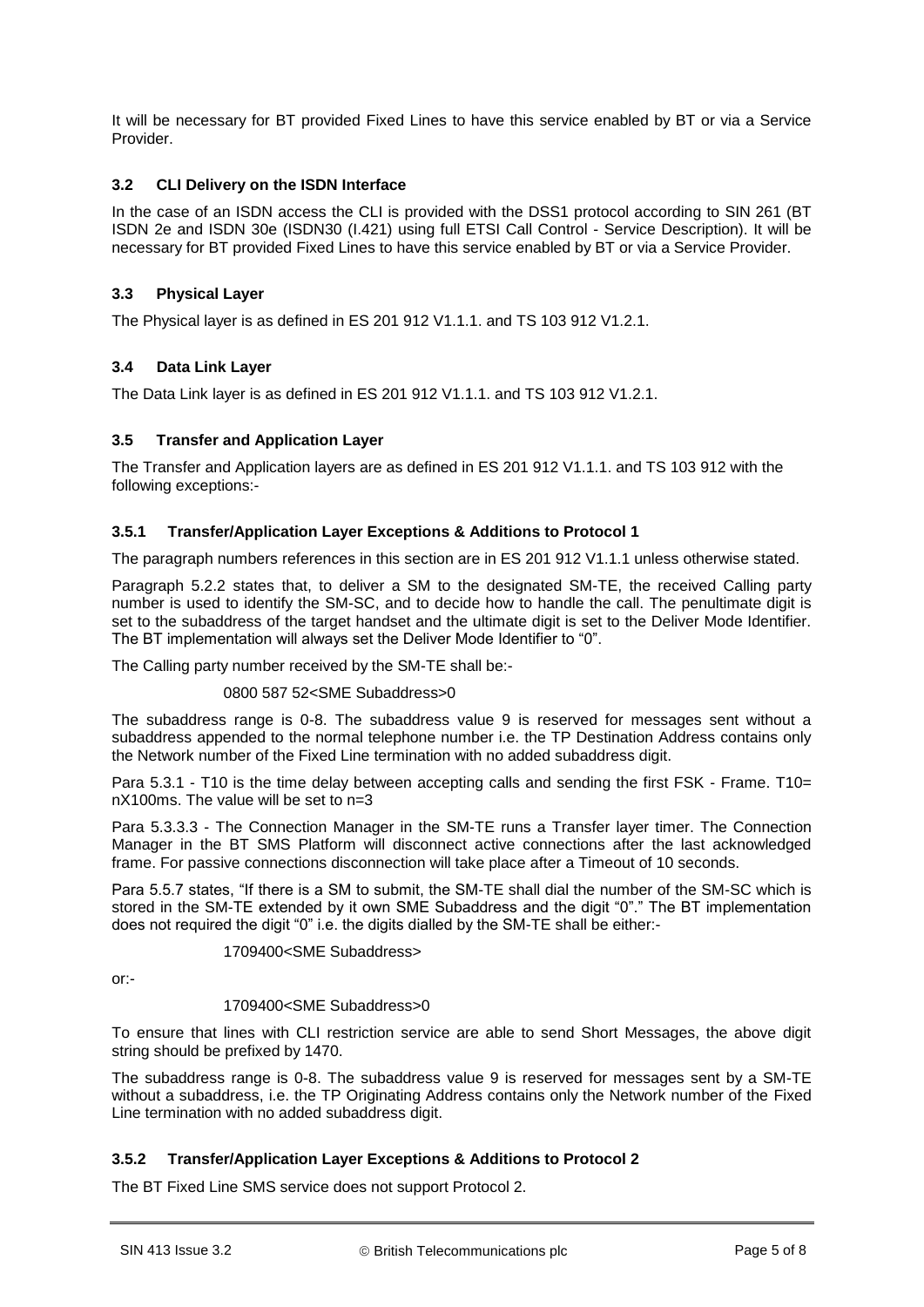#### **3.5.3 EMS**

EMS Services are not currently provided by the BT SMS Service.

#### **3.5.4 Retries**

Where a call from the Central Server to the SM-TE fails for permanent reason e.g. Number unobtainable, there will be no further attempts to deliver the message.

Where a call from the Central Server to the SM-TE fails for some temporary reason e.g. busy, no inbound tone response, or no answer, another attempt will be made after an initial retry interval. If that attempt fails then further attempts will be made doubling the retry interval each time. After a predetermine number of attempts the message will be delivered by converting the message either into a voice call or a voice message deposited in the users mailbox.

#### **3.5.5 Message Expiry**

When handling messages from a SM-TE user, the Central Server will discard undelivered messages after 24 hours.

# **4 Further Information**

If you have enquiries relating to this document then please contact: [sinet.helpdesk@bt.com](mailto:sinet.helpdesk@bt.com)

### **5 Abbreviations**

| <b>CLI</b>  | Calling Line Identity                                  |
|-------------|--------------------------------------------------------|
| <b>CPE</b>  | <b>Customer Premises Equipment</b>                     |
| <b>DHCP</b> | <b>Dynamic Host Configuration Protocol</b>             |
| <b>EMS</b>  | <b>Enhanced Messaging Service</b>                      |
| <b>ETSI</b> | European Telecommunications Standards Institute        |
| <b>IETF</b> | <b>Internet Engineering Task Force</b>                 |
| <b>ISDN</b> | <b>Integrated Services Digital Network</b>             |
| IVR         | Interactive Voice Response                             |
| <b>FSK</b>  | <b>Frequency Shift Keying</b>                          |
| <b>MNO</b>  | Mobile Network Operator                                |
| <b>PECN</b> | <b>Providers of Electronic Communications Networks</b> |
| OLI         | <b>Originating Line Identity</b>                       |
| <b>SIN</b>  | <b>Suppliers' Information Note</b>                     |
| <b>SM</b>   | <b>Short Message</b>                                   |
| <b>SMS</b>  | <b>Short Message Service</b>                           |
| <b>SMSC</b> | <b>Short Message Service Centre</b>                    |
| SM-SC       | <b>Short Message Service Centre</b>                    |
| SM-TE       | <b>Short Message Terminal Equipment</b>                |
| ТP          | <b>Transfer Protocol</b>                               |
| <b>VPN</b>  | Virtual Private Network                                |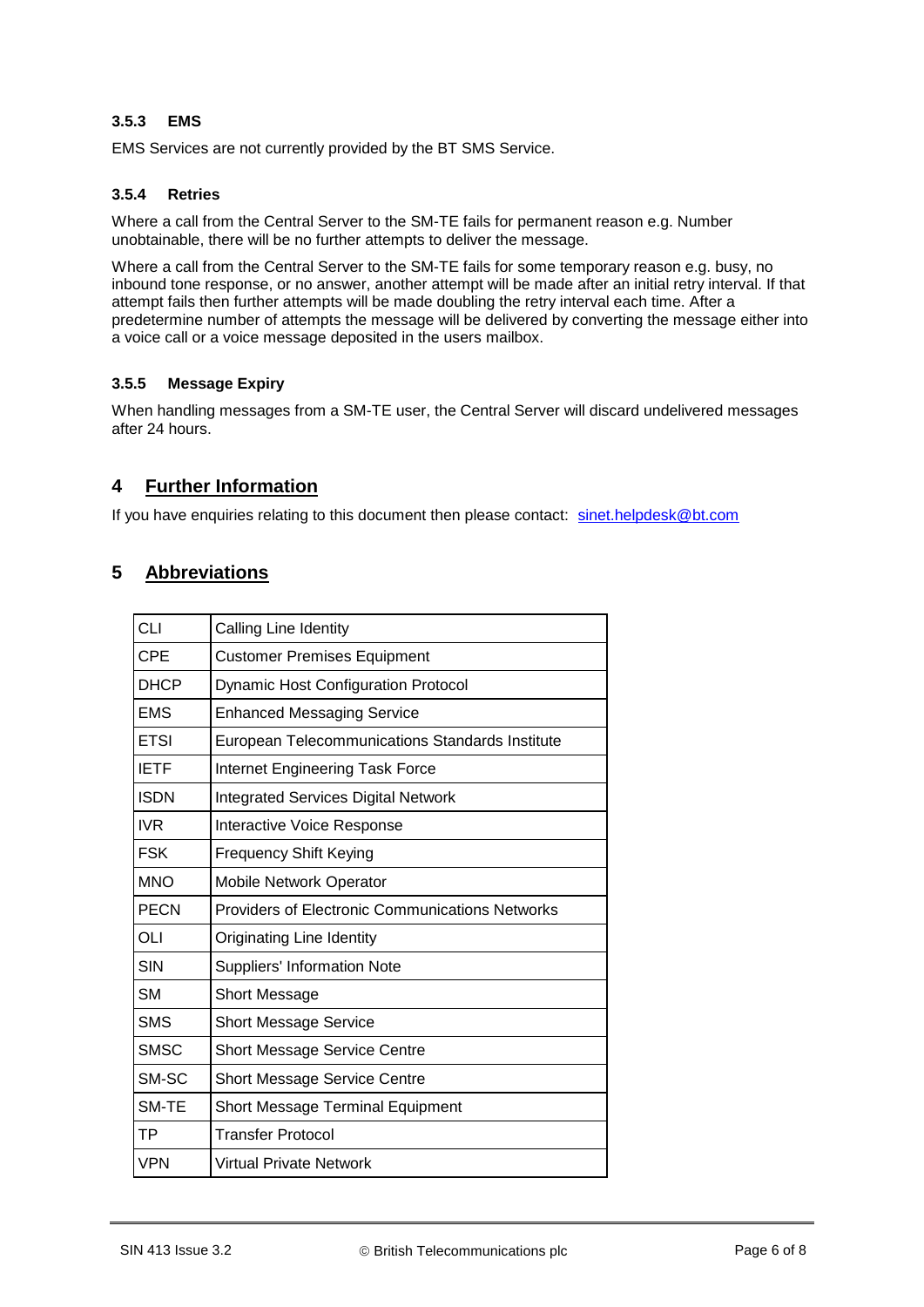# **6 References**

# **Suppliers' Information Notes:**

| 1227 | CDS Calling Line Identification Service, Service Description                                                                                      |  |
|------|---------------------------------------------------------------------------------------------------------------------------------------------------|--|
| 242  | CDS Calling Line Identification Service, TE Requirements; Part 1 Idle State,<br>Down Stream Signalling, Part 2 Loop State Signalling.             |  |
| 261  | BT ISDN 2e and ISDN 30e (ISDN30 (I.421) using full ETSI Call Control - Service<br>Description                                                     |  |
| 354  | BT Public Switched Telephone Network (PSTN): Technical Characteristics Of The<br>Supplementary Services available on the Analogue Line Interface. |  |

BT SINs are available from <http://www.btplc.com/sinet/>

#### **ETSI documents**

| IES.<br>201 912      | Access and Terminals (AT); Short Message Service (SMS) for<br>PSTN/ISDN; Short Message Communication between a fixed network V1.1.1<br>Short Message Terminal Equipment and a Short Message Service Centre                                                | <b>Issue</b> |
|----------------------|-----------------------------------------------------------------------------------------------------------------------------------------------------------------------------------------------------------------------------------------------------------|--------------|
| <b>TS</b><br>103 912 | Access and Terminals (AT); Short Message Service (SMS) for PSTN/ISDN; Issue<br>Short Message Communication between a fixed network Short Message<br>V1.2.1<br>Terminal Equipment and a Short Message Service Centre (Corrections to<br>ES 201 912 V1.1.1) |              |

#### **IETF documents**

| <b>RFC</b><br>2409 | The Internet Key Exchange                                     | Nov.<br>1998 |
|--------------------|---------------------------------------------------------------|--------------|
| <b>RFC</b>         | Dynamic Host Configuration Protocol (DHCPv4) Configuration of | Jan.         |
| 3456               | IPsec Tunnel Mode                                             | 2003         |

For information on where to obtain these referenced documents please see the document sources list at <http://www.btplc.com/sinet/>